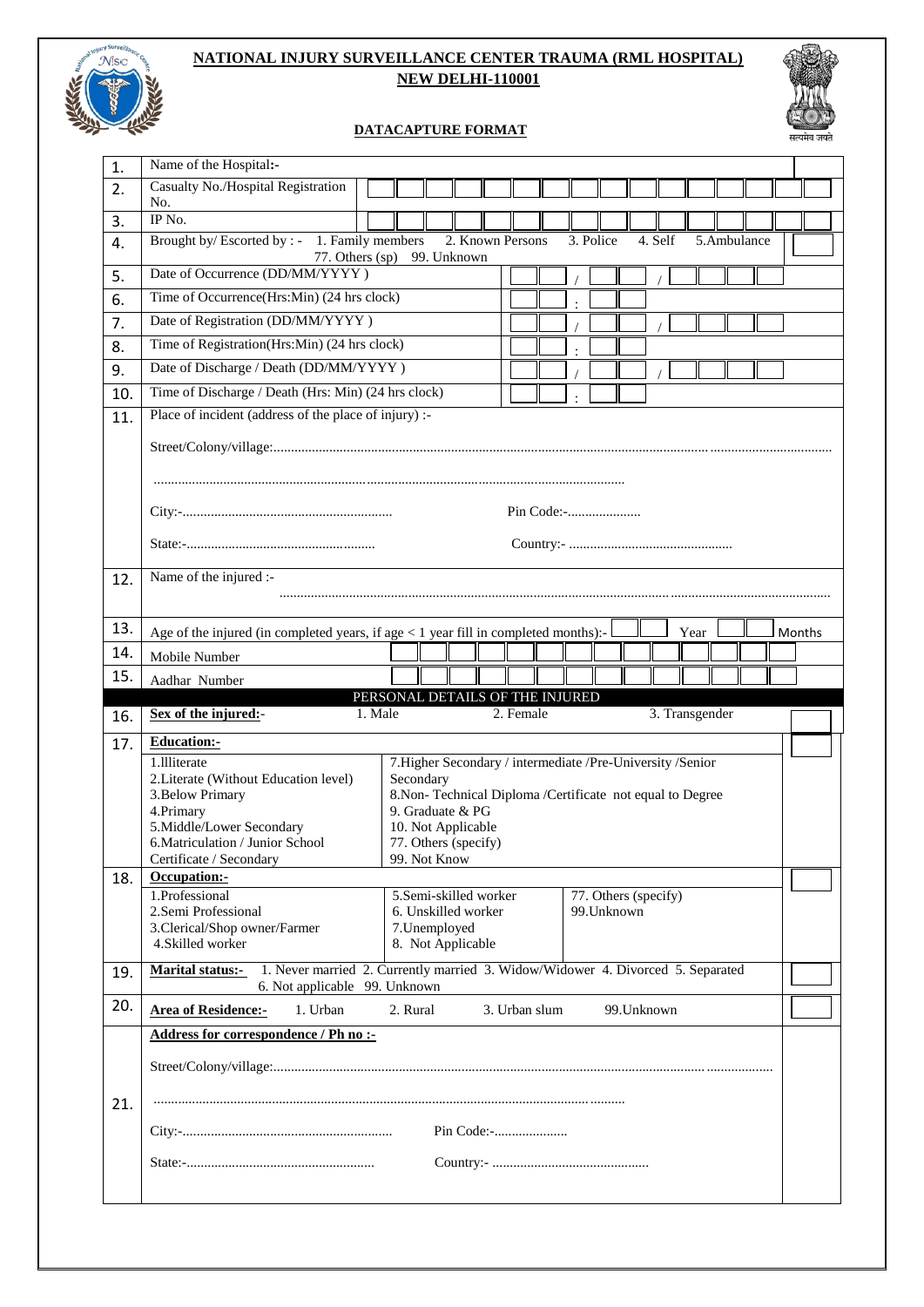|     |                                                                                                           |                                                                                                                                                                          | ACTIVITY AT THE TIME INJURY                          |                                              |                                            |                                  |  |  |
|-----|-----------------------------------------------------------------------------------------------------------|--------------------------------------------------------------------------------------------------------------------------------------------------------------------------|------------------------------------------------------|----------------------------------------------|--------------------------------------------|----------------------------------|--|--|
| 22. | <b>Place of Injury:-</b>                                                                                  |                                                                                                                                                                          |                                                      |                                              |                                            |                                  |  |  |
|     | 1.Road<br>2.Home                                                                                          | 5.Railway line                                                                                                                                                           | 4.School/Institution/Education Area                  |                                              | 7.Sports/Athletic Area<br>8.River/Lake/Sea | 99. Unknown                      |  |  |
|     | 3. Work place                                                                                             |                                                                                                                                                                          | 6.Farm/Place of Primary Production                   |                                              | 77. Others (specify)                       |                                  |  |  |
| 23. | How are you injured :-                                                                                    |                                                                                                                                                                          |                                                      |                                              |                                            |                                  |  |  |
|     | 1. Road Traffic injury                                                                                    |                                                                                                                                                                          | 6.Burns                                              |                                              | 11.Sport                                   |                                  |  |  |
|     | 2.Fall<br>3.Assault/quarrel                                                                               |                                                                                                                                                                          | 7.Poisoning<br>8.Drowning                            |                                              | 12. Animal bites<br>13.Fall of object      |                                  |  |  |
|     | 4.Stab/cut                                                                                                |                                                                                                                                                                          | 9.Hanging                                            |                                              |                                            |                                  |  |  |
|     | 77. Others (specify)<br>5.Firearm<br>10.Choking<br>99.Unknown                                             |                                                                                                                                                                          |                                                      |                                              |                                            |                                  |  |  |
| 24. | <b>Activity at the Time of injury:-</b>                                                                   |                                                                                                                                                                          |                                                      |                                              |                                            |                                  |  |  |
|     | 1.Travelling                                                                                              |                                                                                                                                                                          | 4. Working at office                                 |                                              | 7.Playing                                  |                                  |  |  |
|     | 2. Walking<br>3. Standing on roadside                                                                     |                                                                                                                                                                          | 5.Going/Coming from school<br>6. Working at home     |                                              | 77. Others (specify)<br>99. Un known       |                                  |  |  |
| 25. | Object Used :-                                                                                            |                                                                                                                                                                          |                                                      |                                              |                                            |                                  |  |  |
|     |                                                                                                           |                                                                                                                                                                          | 3.Fire                                               |                                              | 5.None                                     | 99. Unknown                      |  |  |
|     | 1.Knife/cutting tool<br>2. Firearm / Gun                                                                  |                                                                                                                                                                          | 4.Stick / blunt object                               |                                              | 77.Others                                  |                                  |  |  |
|     |                                                                                                           |                                                                                                                                                                          |                                                      |                                              | (specify)                                  |                                  |  |  |
| 26. | Intent:-                                                                                                  |                                                                                                                                                                          | 1. Unintentional 2.Self Harm 3. Intentional /assault |                                              |                                            | 77. Others (specify) 99. Unknown |  |  |
| 27. | <b>Alcohol Consumption:-</b>                                                                              |                                                                                                                                                                          |                                                      | 1. Yes<br>2. No                              |                                            | 99Unknown                        |  |  |
| 28. | Alleged Psychoactive Substance Use / Abuse :-                                                             |                                                                                                                                                                          |                                                      |                                              |                                            |                                  |  |  |
|     |                                                                                                           |                                                                                                                                                                          |                                                      | 1. Yes                                       | 2. No                                      | 99. Unknown                      |  |  |
| 29. | <b>Place of Occurrence :-</b>                                                                             |                                                                                                                                                                          | DETAILS OF ROAD TRAFFIC INJURY                       |                                              |                                            |                                  |  |  |
|     |                                                                                                           |                                                                                                                                                                          |                                                      | 4.Rural Roads                                |                                            |                                  |  |  |
|     | 1.City / Muncipal roads<br>77. Others (sp)<br>2.Highway                                                   |                                                                                                                                                                          |                                                      |                                              |                                            |                                  |  |  |
|     | 3. Inner roads                                                                                            |                                                                                                                                                                          |                                                      | 99. Unknown                                  |                                            |                                  |  |  |
| 30. | <b>Road User Category:-</b>                                                                               |                                                                                                                                                                          |                                                      |                                              |                                            |                                  |  |  |
|     | 1.Padestrain                                                                                              |                                                                                                                                                                          | 5. Threewheeler driver                               | 9. Bus/Truck driver<br>10.Bus/Truck occupant |                                            | 13. Bullock Cart<br>14.Tricycle  |  |  |
|     | 2.Pedal cyclist                                                                                           |                                                                                                                                                                          | 6. Three wheeleroccupant                             |                                              |                                            |                                  |  |  |
|     |                                                                                                           | 3. Two wheele rider<br>7.Car driver<br>11. Other 4 wheeler driver<br>77.Others (sp)<br>99. Unknown<br>4. Two wheeler pillion<br>8.Car occupant<br>(maxi cab, tempo, etc, |                                                      |                                              |                                            |                                  |  |  |
|     |                                                                                                           |                                                                                                                                                                          |                                                      |                                              | 12. Other 4 wheeler occupant               |                                  |  |  |
| 31. | <b>Type of Collision :-</b><br>1.Hit pedestrain                                                           |                                                                                                                                                                          |                                                      |                                              |                                            |                                  |  |  |
|     | 2. Head on Collision                                                                                      | 7.Run off road<br>4. Hit from the side (side angel collision)<br>5.Overturn<br>77. Others (sp)                                                                           |                                                      |                                              |                                            |                                  |  |  |
|     | 3. Hit from the Back (rear end collision)                                                                 |                                                                                                                                                                          |                                                      | 6. Hit a fixed object                        |                                            | 99. Unknown                      |  |  |
| 32. | If two-wheeler rider/ pillion, use of helmet :-                                                           |                                                                                                                                                                          |                                                      | 1.Yes                                        | 2. No 3. Not applicable                    | 99. Unknown                      |  |  |
| 33. | If car driver / occupant,/other Four wheeler driver use of seat belt :- 1. Yes<br>2. No 3. Not applicable |                                                                                                                                                                          |                                                      |                                              |                                            |                                  |  |  |
|     |                                                                                                           |                                                                                                                                                                          | PRE HOSPITAL CARE DETAILS                            |                                              | 99. Unknown                                |                                  |  |  |
| 34. | First Aid given before reaching the hospital :-                                                           |                                                                                                                                                                          |                                                      | 1.Yes                                        | 99. Unknown<br>2. No                       |                                  |  |  |
| (a) | If 34 is Yes, than where was first Aid given                                                              |                                                                                                                                                                          |                                                      |                                              |                                            |                                  |  |  |
|     | 1.At incident site<br>4. Ambulance                                                                        |                                                                                                                                                                          |                                                      |                                              |                                            |                                  |  |  |
|     | 2. Nearby govt. Hospital<br>5. Not Applicable                                                             |                                                                                                                                                                          |                                                      |                                              |                                            |                                  |  |  |
|     | 3. Nearby pvt. Hospital /clinic<br>77. Others (sp)<br>99. Unknown                                         |                                                                                                                                                                          |                                                      |                                              |                                            |                                  |  |  |
| (b) | If 34 is Yes, who gave the first Aid :-                                                                   |                                                                                                                                                                          |                                                      |                                              |                                            |                                  |  |  |
|     | 1. Health worker                                                                                          |                                                                                                                                                                          |                                                      | 5.Public                                     |                                            |                                  |  |  |
|     | 2.Doctor<br>6. Family Member<br>3.Nurse<br>77. Others (sp)                                                |                                                                                                                                                                          |                                                      |                                              |                                            |                                  |  |  |
|     | 4.Police                                                                                                  |                                                                                                                                                                          |                                                      | 99. Unknown                                  |                                            |                                  |  |  |
| 35. | Any other hospital / Health facilities visited before attending the registering hospital                  |                                                                                                                                                                          |                                                      |                                              |                                            |                                  |  |  |
|     | 1.Yes<br>2. No<br>99. Unknown<br>If yes to Q.35 Number of hospitals / Health facilities visited:-         |                                                                                                                                                                          |                                                      |                                              |                                            |                                  |  |  |
| (a) | If yes to $Q.35$ , what time was taken in reaching first health facility (Hrs:Min) (24 hrs clock):-       |                                                                                                                                                                          |                                                      |                                              |                                            |                                  |  |  |
| (b) |                                                                                                           |                                                                                                                                                                          |                                                      |                                              |                                            |                                  |  |  |
| 36. | <b>Source of Referral :-</b>                                                                              |                                                                                                                                                                          |                                                      |                                              |                                            |                                  |  |  |
|     | 1. General practitioner<br>2.PHC                                                                          |                                                                                                                                                                          |                                                      | 6.On their own                               | 5. Private. Hospital / Nursing home        |                                  |  |  |
|     | 3.Dist-Hospital                                                                                           |                                                                                                                                                                          |                                                      | 77. Others (sp)                              |                                            |                                  |  |  |
|     | 4. Other Govt. Hospital                                                                                   |                                                                                                                                                                          |                                                      | 99. Unknown                                  |                                            |                                  |  |  |